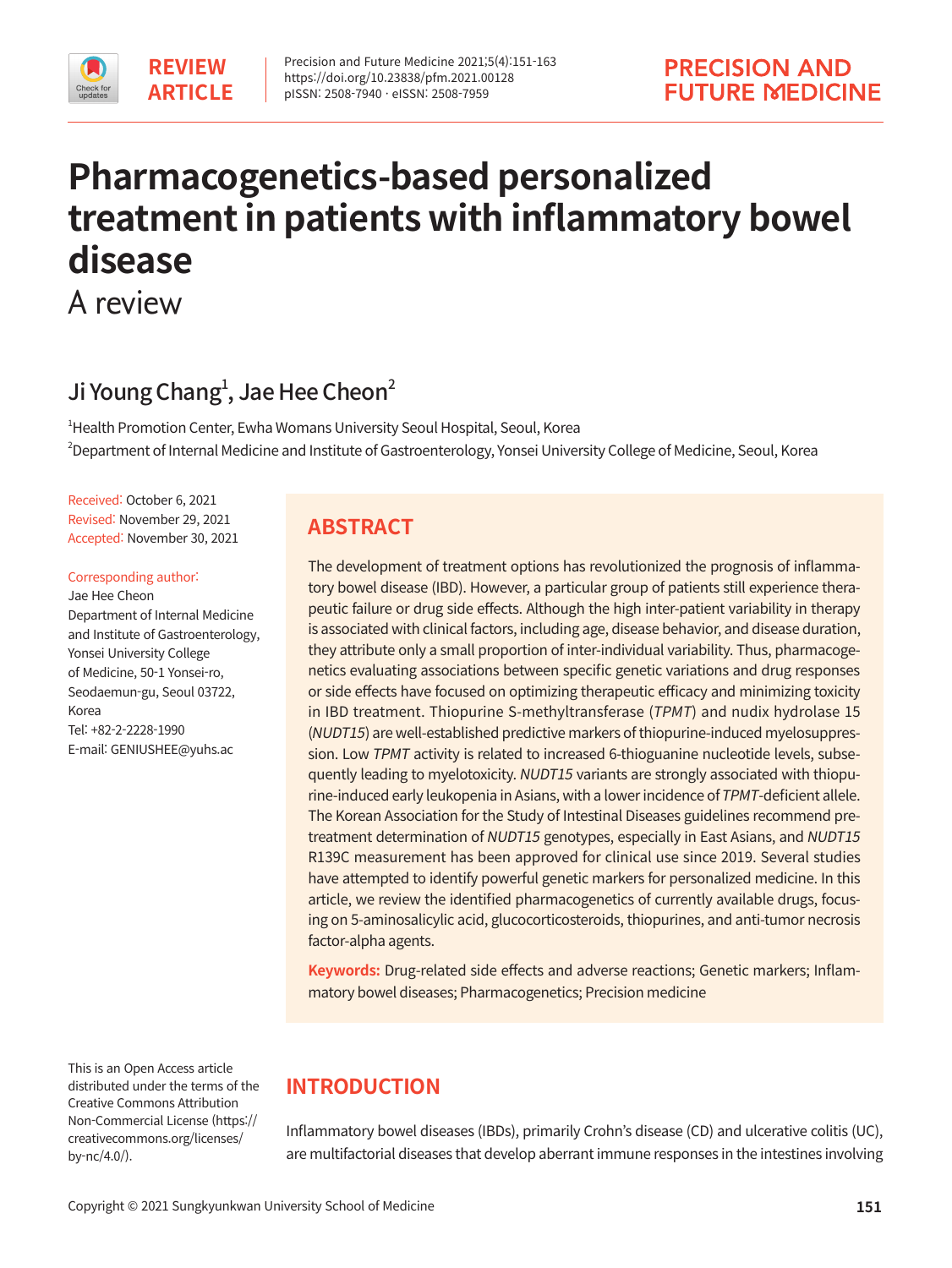Pharmacogenetic-based treatment in IBD

environmental factors, genetic variants, and intestinal dysbiosis [1-3]. Considering the disease characteristics of chronic relapsing inflammation with progressive complications, lifelong treatment strategies to prevent complications and maintain long-term remission are required. The development of treatment options has revolutionized the overall prognosis of IBD. Conventionally, 5-aminosalicylic acids (5-ASAs) are prescribed as first-line agents in patients with mild to moderate disease; glucocorticosteroids are prescribed for remission induction in moderate to severe disease and thiopurines for maintaining remission [4,5]. In addition, anti-tumor necrosis factor-α (anti-TNFα) agents have been shown to be effective for both inducing remission and maintenance in conventional therapy refractory disease [4], and anti-TNFα therapy has replaced treatment strategy from symptom control to mucosal healing [6-8]. However, a particular group of patients still experience therapeutic failure or adverse events. The high inter-patient variability in therapy is associated with clinical factors, including age, disease behavior, and disease duration [9,10]. However, they attribute only a small proportion of interindividual variability, and currently, genetic variation has been focused on the implementation of personalized IBD treatment. Pharmacogenetics evaluates the associations between specific genetic variations and drug responses to optimize therapeutic efficacy and minimize toxicity [9]. Recently, extreme phenotype selection strategy has been adopted as a methodology for pharmacogenetic analysis [11,12]. This strategy has identified relevant biological factors with effectiveness by reducing the sample size required for molecular studies, and interpreting the large amount of data generated by high-throughput techniques [13,14]. In this article, we review the identified pharmacogenetics of currently prescribed drugs, focusing on 5-ASAs, glucocorticosteroids, thiopurines, and anti-TNFα.

# **5-AMINOSALICYLIC ACIDS**

5-ASA is the first-line treatment for the induction and maintenance of IBD remission [4,15,16]. 5-ASA acts locally on the colonic mucosa and reduces inflammation by activating nuclear receptors involved in the control of inflammation, γ -form peroxisome proliferator-activated receptors (PPAR-γ) which inhibit several target genes, including nuclear factor kappa B (NFκB), leukotrienes, prostaglandins, and interleukin (IL)-1 [17,18]. Thus, mucosal concentrations of 5-ASA are important to intensify drug effects [15]. In the intestinal mucosa, 5-ASA is poorly absorbed into the systemic circulation

and rapidly N-acetylated mainly by the enzyme N-acetyl-transferase 1 (NAT1), and to a small degree by NAT2 [19]. Genetic polymorphisms in these enzymes lead to rapid or slow acetylation, and such variants are found in over 50% of Caucasians as slow acetylators [20].

However, NAT genotypes are unlikely to play a role in predicting 5-ASA responses. In 78 UC patients, the genetic variations of NAT1 (NAT1\*3, \*4, \*10, and \*11 allele) were not associated with response or side effects to mesalamine [21]. In addition, in a population-based cohort of patients with UC, NAT1, and NAT2 genotypes did not predict clinical response or toxicity to 5-ASA [22]. Recently, a study evaluated the association between 5-ASA concentration, 5-ASA formulation, NAT genotype, and microbiome in quiescent UC patients receiving 5-ASA monotherapy. Mezavant (Shire Pharmaceutical Contracts Ltd., in partnership with Cosmo SpA, Milan, Italy) provided higher 5-ASA mucosal concentration than Pentasa (Ferring Pharmaceuticals, Saint-Prex, Switzerland) (2.39 ng/ mg vs. 0.57 ng/mg, P= 0.033). Although patients with NAT1 slow acetylators had higher 5-ASA serum concentrations, no influence was found in terms of mucosal 5-ASA concentration. Interestingly, mucosal 5-ASA concentration was positively related with gut microbial diversity and composition [23].

PPAR-γ gene expression, a key mediator of inflammation, was decreased in the active UC group compared with that in the UC in remission ( $P = 0.001$ ) and control groups ( $P = 0.001$ ) [24]. Increased expression of the PPAR-γ gene was associated with a milder clinical course (odds ratio [OR],  $0.05$ ;  $P \le 0.001$ ) [24] and milder endoscopic disease activity in active UC [25].

Considering the need for long-term maintenance of 5-ASA treatment, a genome-wide association study was performed to identify the risk factors associated with rare idiosyncratic nephrotoxicity in IBD patients. In this study, the median time for renal injury was 3 years after 5-ASA administration. The strongest association signal was in the human leukocyte antigen (HLA) region (rs3135349, OR, 2.04; P= $1 \times 10^{-7}$ ), and the top single nucleotide polymorphism (SNP) after dedicated HLA imputation was rs3135356 (OR, 2.0; P= $1 \times 10^{-7}$ ). When limited to biopsy-proven interstitial nephritis cases, the most associated HLA allele was HLA-DRB1\*03:01 (OR, 2.76; P=5 $\times$  $10^{-7}$ ) [26]. However, its clinical utility is not recommended because of its high frequency of risk alleles and low frequency of nephrotoxicity [9].

Recently, a novel genetic factor associated with mesalamine allergy has been reported. Mesalamine allergy, which is characterized by high fever, worsening diarrhea, or bloody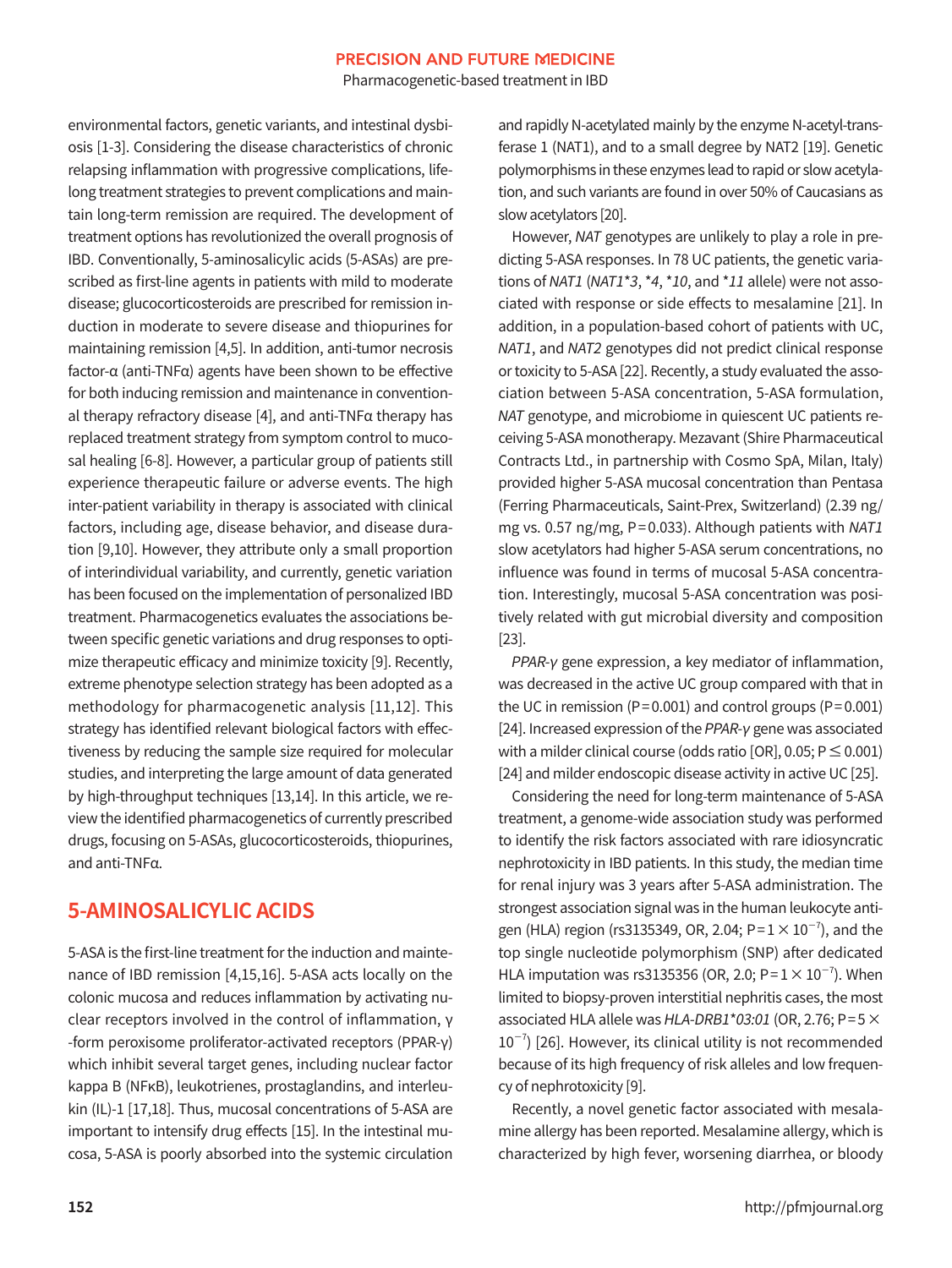Ji Young Chang, et al.

stool makes it difficult to distinguish from exacerbation of IBD [27]. These symptoms are more common in UC than those in CD, with varying incidence from 2.1% to 24% [16,27,28]. Mesalamine allergy is considered a type IV allergic reaction mediated by antigens and T cell-recognizing antigens (especially T helper 1 cells) [27]. Although the drug-induced lymphocyte stimulation test has been proposed as a diagnostic test, the positive rate of mesalamine intolerance was 24%, suggesting the presence of multiple mechanisms besides allergic reaction [28]. In an effort to identify the genetic background of mesalamine intolerance, the Japanese study team identified rs144384547 (upstream of regulator of G-protein signaling 17 [RGS17]) to be significantly associated with mesalamine-induced fever and diarrhea (OR, 11.2; P= 7.21e-09) with an estimated heritability of 25.4% [29]. Although information regarding the role of RGS17 in IBD or mesalamine pharmacogenetics is unavailable, RGS17 has been reported as a negative modulator of G-protein-coupled receptor signals in several types of cancer [30]. The combined genetic and clinical prediction models which could overcome the limitation of single genetic polymorphism analysis, yielded a higher area under the curve than the polygenic risk score or clinical model alone (area under the curve, 0.89; sensitivity, 71.4%; specificity, 90.8%) [29]. Pharmacogenetic candidates for the management of inflammatory bowel disease are summarized in Table 1.

for inducing remission of moderate to severe exacerbation of IBD [4]. Potent and rapid anti-inflammatory effects follow binding of the intracellular glucocorticoid receptor and inhibition of T cell activation and cytokine secretion [31]. However, approximately 20% of patients are resistant to glucocorticoids, and 30% to 40% of patients acquire dependency [32]. In a population-based study of patients with IBD, immediate outcomes for CD and UC were as follows: complete remission, 58% and 54%; partial remission, 26% and 30%; and no response, 16% and 16%. One year after the first course of treatment with corticosteroids, 32% of CD patients and 49% of UC patients had prolonged responses, whereas 28% of CD patients and 22% of UC patients showed corticosteroid dependence [33].

Glucocorticoids passively diffuse across the plasma membrane and activate a cytosolic glucocorticoid receptor which leads to repression or induction of the expression of several inflammatory genes [34]. As the mechanism of action of glucocorticoids is complex, glucocorticoid resistance might occur at several distinct molecular levels [35].

The glucocorticoid receptor variant is the most well-researched candidate involved in glucocorticoid pharmacogenetics. Polymorphisms of the glucocorticoid receptor gene nuclear receptor subfamily 3, group C, member 1 (NR3C1) impair the formation of the glucocorticoid-glucocorticoid receptor complex and alters transactivation or transrepression processes. In patients with steroid-resistant UC, the expression level of glucocorticoid mRNA in the intestinal mucosa is decreased [36]. To date, three polymorphisms, TthIII1, ER22/ 23EK, and GR-9β, are known to be associated with reduced

**GLUCOCORTICOIDS**

Systemic glucocorticoids are the first-line conventional drugs

Table 1. Pharmacogenetic candidates in the management of inflammatory bowel disease

| Class of drugs           | Response                                        | Drug-related genes                                                                                                                                                                       |
|--------------------------|-------------------------------------------------|------------------------------------------------------------------------------------------------------------------------------------------------------------------------------------------|
| 5-Aminosalicylic acids   | Severity of disease activity                    | $PPAR-V$                                                                                                                                                                                 |
|                          | Nephrotoxicity                                  | HLA-DRB1*03:01                                                                                                                                                                           |
|                          | Mesalamine intolerance                          | RGS17                                                                                                                                                                                    |
| Glucocorticoids          | Glucocorticoid hypersensitivity                 | NR3C1 (Bcl1 and N363S), FKBP5                                                                                                                                                            |
|                          | Glucocorticoid resistance                       | NR3C1, TthIII1, ER22/23EK, GR-9ß, ABCB1, Caspase-1                                                                                                                                       |
|                          | Glucocorticoid dependency                       | TNFα, MAPK14                                                                                                                                                                             |
|                          | IBD susceptibility and glucocorticoids response | MDR1                                                                                                                                                                                     |
| Thiopurines              | Myelosuppression                                | TPMT, NUDT15, FTO                                                                                                                                                                        |
| Anti-TNF $\alpha$ agents | Immunogenicity                                  | HLA-DOA1*05                                                                                                                                                                              |
|                          | Response to infliximab                          | <b>ZNF133</b>                                                                                                                                                                            |
|                          | Response to anti-TNFa                           | TLR4, TLR9, LY96, CD14, MAP3K14, TNFa, TNFR1, TNFAIP3, IFNG,<br>IL1RN, IL1B, IL6, IL10RB, IL17A, PTPN22, PHTF1, TRAF3IP2-AS1,<br>NFIL3, FIBP, SH2B3, ATXN2, UBAC2, GPR18, IFNGR2, IFNAR1 |

IBD, inflammatory bowel disease; TNFα, tumor necrosis factor α.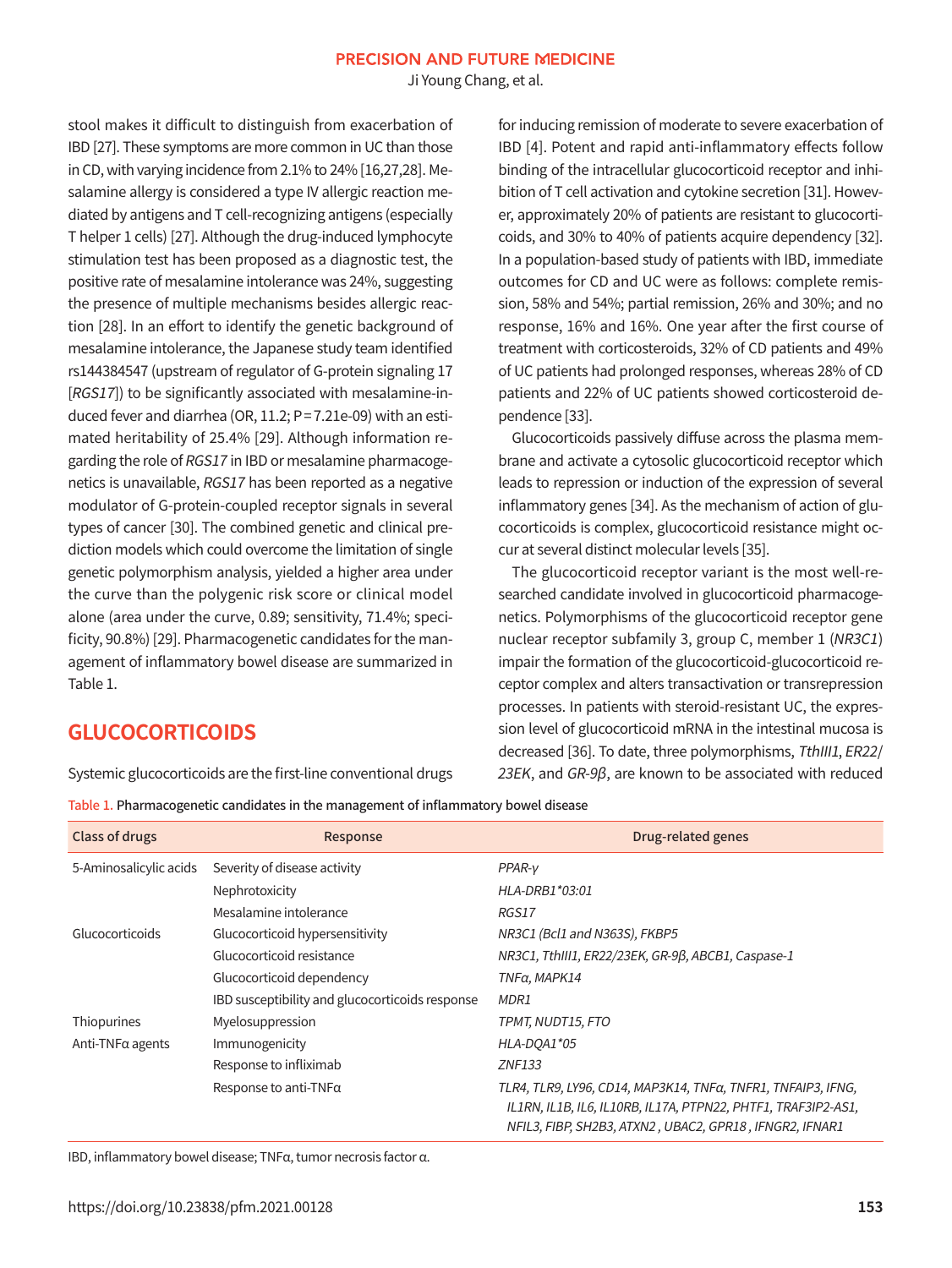Pharmacogenetic-based treatment in IBD

sensitivity to endogenous or exogenous glucocorticoids. However, the role of these polymorphisms in IBD treatment is not well established. In 119 pediatric patients with IBD, no association was observed between ER22/23EK polymorphisms and glucocorticoid response [37].

Among SNPs of the NR3C1 gene, the Bcl1 and N363S polymorphisms have been reported to have increased glucocorticoid sensitivity [34]. Bcl1 polymorphism consists of a C> G substitution, 646 nucleotides downstream from exon 2 [10, 38], and heterozygous and homozygous carriers of the G allele showed hypersensitivity to glucocorticoids [38]. In a pediatric IBD study, a higher frequency of Bcl1 mutation was associated with glucocorticoid hypersensitivity in the glucocorticoid response group than that in the dependent group (OR, 3.61; 95% confidence interval [CI], 1.44 to 9.01; P=0.006/ 0.030) [37]. Although the N363S polymorphism was found to have an influence on increased sensitivity to glucocorticoids in vivo [39], so far, there has been no association with clinical response to glucocorticoids in IBD patients [37]. However, a meta-analysis reported that glucocorticoid receptor gene polymorphisms, including Bcl1, ER22/23EK, and N363S were not associated with glucocorticoid resistance in IBD [40], and further well-designed cohort studies are needed.

Variants in the principal effectors of glucocorticoids are also considered to play a role in interindividual differences in clinical drug response. The most well-identified candidate is the drug efflux pump P-glycoprotein (Pgp) encoded by the multidrug resistance gene 1 (MDR1 gene)/ATP binding cassette subfamily B member 1 (ABCB1) gene [34,41]. Pgp, expressed on the apical surface of lymphocytes and intestinal epithelial cells [1], actively extrudes structurally unrelated substances from cells, resulting in reduced intracellular concentrations of glucocorticoids [10]. Among more than 50 polymorphisms described in the MDR1 gene, a non-coding SNP in exon 26 (C3435T) and tri-allelic G2667T/A have been considered as factors for IBD susceptibility [42-44] and response to glucocorticoids [42,45,46]. However, the results of these studies are conflicting, and further international efforts or meta-analyses are required.

Pro-inflammatory cytokines involved in the pathogenesis of IBD have been suggested to interfere with glucocorticoid receptor signaling [47]. The 308G >A (rs1800629) polymorphism of the TNFα gene is associated with steroid dependency in CD [48]. IL-1 $\beta$  polymorphism involved in an inflammatory cascade had no correlation with steroid response, whereas polymorphism of caspase-1 showed a low response to corticosteroids [49].

A recent study analyzed 21 genes associated with glucocorticoid receptors, transporters, cytokine genes, chaperones/ co-chaperones, and kinases using the amplicon next-generation sequencing method and reported four genes as pharmacogenetic biomarkers to determine variable reactions of glucocorticoids. In this study, the c.1088A> G polymorphism in the NR3C1 gene was associated with glucocorticoid resistance (P=  $0.002$ ) and variant c.241 +  $6A > G$  of the FK506 binding protein 5 (FKBP5) gene with glucocorticoid sensitivity  $(P=0.040)$ . In CD, the change c.2685 +49T > C of the ABCB1 gene was linked to glucocorticoid resistance (P=0.034), whereas the deletion c.306-7delT in the MAPK14 gene was linked to an adverse therapeutic effect (dependency and resistance, P=0.041) in UC [31].

### **THIOPURINES**

Thiopurines have been the mainstay treatment for IBD for the maintenance of long-term remission and steroid-sparing agents [50-52]. They also reduce the risk of anti-drug antibodies and increase the efficacy of anti-TNFα agents [53]. Oral administration and relatively lower costs are their advantages in clinical usage [54]. However, variability in efficacy and toxicity related to inter-individual pharmacokinetic differences and genetic polymorphisms can result in drug discontinuation. Approximately 25% of patients have to stop thiopurine due to adverse reactions including myelosuppression, hepatotoxicity, gastric intolerance, and increased risk of malignancy [55].

Myelosuppression is the most common and serious dosedependent adverse effect of thiopurines, which further cause infection and mortality [54,56]. Leukopenia, the most common form of thiopurine-induced myelosuppression, develops at any time during treatment, ranging from 12 days [57] to 27 years [58]. Severe cases usually occur within the first month [56]. The incidence of leukopenia is higher in East Asian IBD populations including Koreans (31.2% to 39.6%) [59,60], Chinese (15.6%) [61], and Japanese (20.8%) [62] than that in Caucasians (5%) [63,64], which reflects the different genetic contributions of thiopurine metabolism.

Thiopurine drugs, azathioprine and its analog, 6-mercaptopurine, are prodrugs that require multiple enzymatic processes to become active metabolites [65]. The synthetic pathway of the active metabolites is in competition with inactivation pathways mediated by xanthine oxidase or thiopurine S-methyltransferase (TPMT). Thus, patients with the TPMT mutation have an increased risk of thiopurine-induced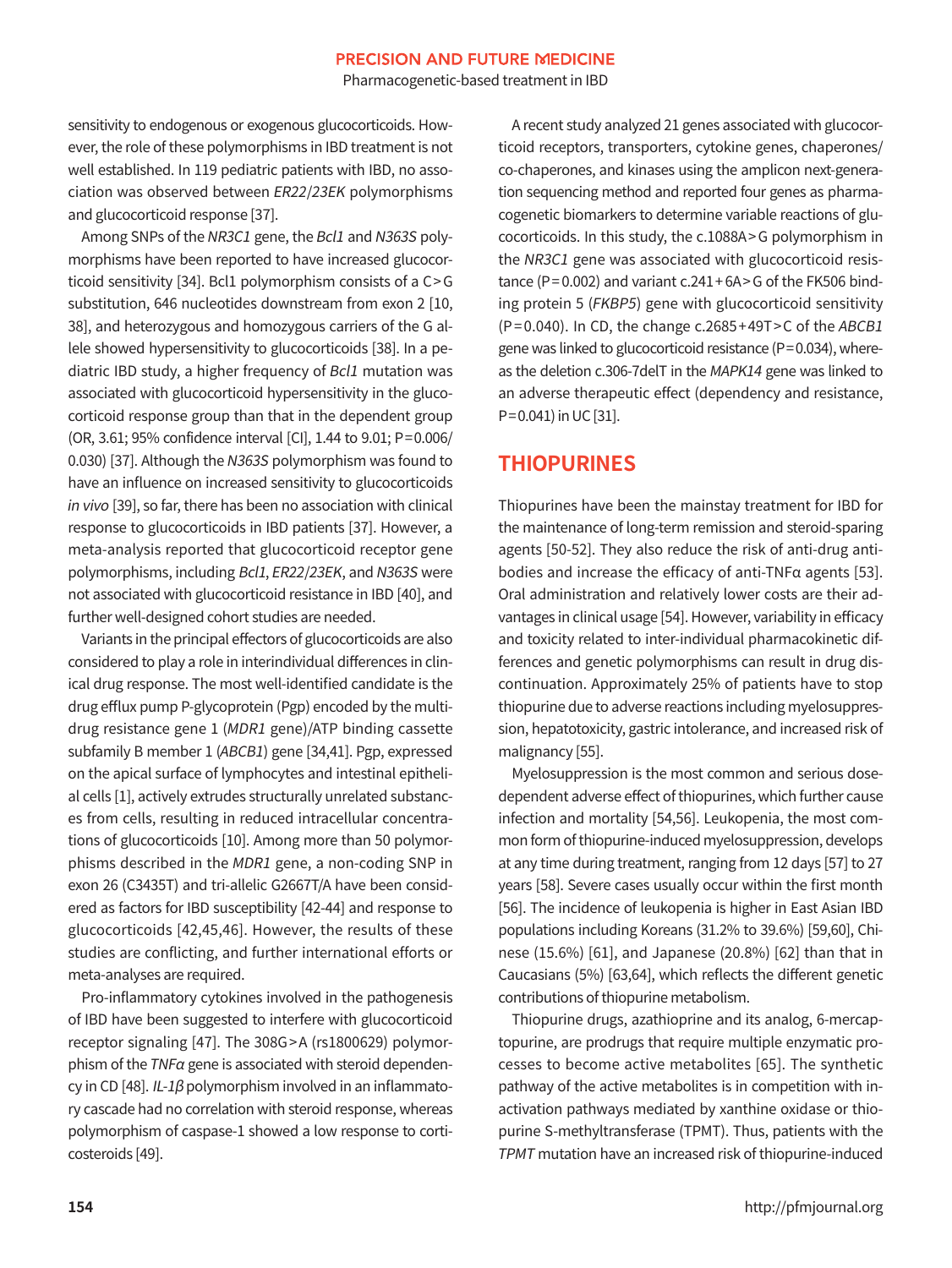Ji Young Chang, et al.

leukopenia [66], and the U.S. Food and Drug Administration recommends pretreatment TPMT test [51]. Low TPMT activity is related to increased 6-thioguanine nucleotide levels by increasing inosine monophosphate dehydrogenase activity, which subsequently leads to myelotoxicity. The major alleles accounting for TPMT deficiency were TPMT\*2, TPMT\*3A, and TPMT\*3C [67]. In Caucasians, 0.3% are homozygous for low enzyme activity (complete deficiency), 11% are heterozygous (partial deficiency), and 90% are homozygous for high enzyme activity (high activity) [68]. However, Asians have a lower incidence of TPMT-deficient alleles, with less than 5% of the population having at least one defective allele [60,69,70]. In addition, TPMT polymorphisms are related to only 10% to 25% of the overall thiopurine toxicity [71,72], which limits the value of pretreatment TPMT genotype assessment in Asians [73].

In an effort to find more predictable genetic markers, Yang et al. [69] reported that a missense variant in the nudix hydrolase 15 (NUDT15) (p.Arg139Cys) gene is strongly associated with thiopurine-induced early leukopenia in patients with CD (OR, 35.6;  $P_{combined} = 4.88 \times 10^{-94}$ ). NUDT15 dephosphorylates the thiopurine active metabolites, thioguanosine triphosphates (TGTP) and deoxy-thioguanosine triphosphate (TdGTP), and prevents the binding of TGTP to Rac1 and the incorporation of deoxy-TGTP into DNA [74]. Thus, the deficiency of NUDT15 increases the levels of thiopurine active metabolites and increases drug toxicity [74]. Compared with the noncarriers of risk alleles, patients with homozygote variants had a lower tolerated dose (0.86 mg/kg/day vs. 1.53 mg/kg/day, P=4.93  $\times$  10<sup>-11</sup>), shorter interval from onset of therapy to leukopenia (19 days vs. 135 days, P=1.03  $\times$  10<sup>-17</sup>), and more severe grade (grade 3 or 4) leukopenia (14 patients vs. 4 patients, P=4.85  $\times$  10<sup>-19</sup>) [69].

Compared to TPMT, NUDT15 variants are most frequent in East Asians (9.8%), followed by Hispanics (3.9%), and rarely in Europeans (0.2%) [75]. Thus, the impact of pretreatment NUDT15 tests in preventing early leukopenia is significant, particularly in Asians [54]. The Korean Association for the Study of Intestinal Diseases guidelines recommends pretreatment determination of NUDT15 genotypes, especially in East Asians [52]. In addition, NUDT15 R139C measurement has been approved for clinical use in Japan since 2019 [76].

Recently, a novel coding variant, fat mass and obesity-associated (FTO) p.A134T (rs79206939), using a genome-wide association study was found in IBD patients [77]. FTO belongs to the AlkB family of Fe(II)/α-ketoglutarate-dependent dioxygenases and demethylates a nucleotide [54]. The demethylation function of FTO engages in the abrogation of methyl-TIMP, a thiopurine metabolite, which is a potent purine synthesis inhibitor [78], and the repair of impaired DNA or RNA [79]. Leukopenia occurred in 66.7% of patients with FTO p.A134T and in 32.4% of patients with wild-type FTO. The nucleotide demethylase assay confirmed that the p.A134T variation reduced FTO activity by 65% [77]. Based on this study, a randomized controlled study was conducted to evaluate the value of a tailored therapy with pretreatment genotyping for three genes (TPMT, NUDT15, and FTO) to prevent thiopurine-induced myelosuppression in IBD patients [80]. Pretreatment genotyping of one NUDT15 variant (rs116855232), one FTO variant (rs79206939), and three common TPMT variants (rs1800460, rs1800462, rs1142345) effectively reduced thiopurine-related myelosuppression compared to that in the non-genotyping group (15.4% vs. 42.1%, P= 0.001). Pretreatment genotyping also reduced the number of thiopurine discontinuations or dose reductions during thiopurine administration. Considering the higher frequency of FTO p. A134T in Koreans (5.1%) compared with that in the Western populations (< 0.1%) [77], FTO could be a candidate to predict the risk of thiopurine-induced myelosuppression in East Asian patients [54]. Therefore, further research is necessary.

Besides myelosuppression, pancreatitis is another major thiopurine-induced adverse event affecting 2% to 7% of patients [81,82]. Thiopurine-induced pancreatitis is dose-independent and unpredictable and almost always leads to drug withdrawal [82]. In 2014, a genome-wide association study identified a 2.59-fold increased risk of pancreatitis in IBD patients who had the class II HLA gene region polymorphism (rs2647087 mapped to the HLA-DQA1\*02:01-HLA-DRB1\* 07:01) [83], and which was confirmed in another cohort. The risk of pancreatitis was 0.53% for wild-type (A/A), 4.25% (OR, 4.19; 95% CI, 1.02 to 36.45; P= 0.044) for heterozygous (A/C), and 14.63% (OR, 15.83; 95% CI, 3.80 to 145.26; P= 0.0001) for homozygous variant (C/C) patients [81].

Based on previous studies, the following protocol was proposed for the dosing of thiopurines in IBD patients (Fig. 1). Thiopurine therapy should be personalized based on the individual pharmacogenetic results.

### **ANTI-TUMOR NECROSIS FACTOR-ALPHA AGENTS**

Anti-TNFα agents, mainly infliximab (IFX) and adalimumab, are the most effective treatments for inducing and sustaining clinical and endoscopic remissions in both UC and CD patients [84-88]. Anti-TNFα agents rapidly improve inflamma-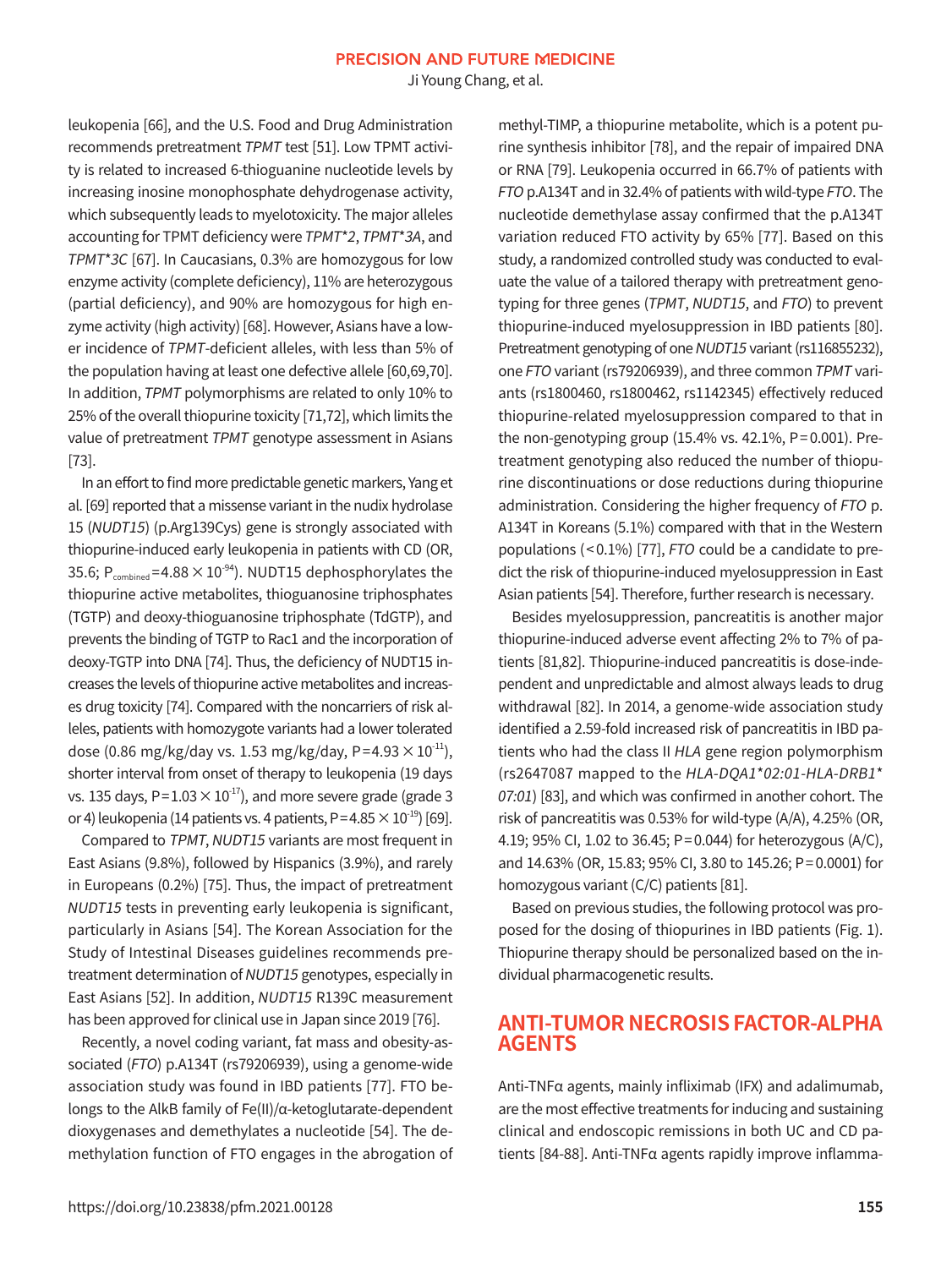Pharmacogenetic-based treatment in IBD

| <b>Pre-screening</b>     | Baseline CBC, LFT<br>Genotyping: NUDT, FTO, TPMT, HLA-DQA1*02:01-HLA-<br>✓<br>DRB1*07:01, etc.                                                                                                                    |
|--------------------------|-------------------------------------------------------------------------------------------------------------------------------------------------------------------------------------------------------------------|
|                          |                                                                                                                                                                                                                   |
| <b>Start thiopurines</b> | $\checkmark$ Variant (-): Conventional treatment<br>$\checkmark$ Variant (+): Heterozygote: 50 mg of azathioprine equivalents<br>$\rightarrow$ maintenance of stable dose<br>Homozygote: exclusion of thiopurines |
|                          |                                                                                                                                                                                                                   |
| <b>Monitoring</b>        | CBC, LFT: week 2, 4, 8, and then 3 monthly<br>Dose adjustment if intolerance occurs                                                                                                                               |

Fig. 1. Guideline for optimal prescription of thiopurine. CBC, complete blood count; LFT, liver function test; NUDT, nudix hydrolase; FTO, fat mass and obesity-associated; TPMT, thiopurine S-methyltransferase; HLA, human leukocyte antigen.

tion with onset of effects within 2 weeks [10] and have advanced clinical outcomes including reduction in hospitalizations and surgeries, steroid-free remission, better quality of life, and healing of fistulizing CD [1,89]. Despite their high efficacy, one-third of patients were unresponsive (primary nonresponse), and an additional one-third who initially responded to therapy experienced relapse (loss of response) [90-92]. The formation of anti-drug antibodies, that is, immunogenicity, is an important determinant of therapeutic failure [93,94]. Approximately 65% of patients treated with IFX and 38% of patients treated with adalimumab develop have anti-drug antibodies despite concomitant use of immunosuppressive agents such as thiopurines that reduce immunogenicity [93, 95]. Thus, to predict individual responses to anti-TNFα agents, genetic variants involved in immune processes, inflammation, autophagy, and apoptosis have been investigated [10].

In a recent genome-wide study including 1,240 biologic-naïve patients with CD, the HLA-DQA1\*05 allele, carried by 40% of Europeans, was identified as a genetic determinant of immunogenicity. Carriership of the HLA-DQA1\*05 haplotype increased the immunogenicity regardless of medication (IFX; hazard ratio [HR], 1.92; 95% CI, 1.57 to 2.33) (adalimumab; HR, 1.89; 95% CI, 1.32 to 2.70) and concomitant use of an immunosuppressive agent (anti-TNFα monotherapy [HR, 1.75; 95% CI, 1.37 to 2.22], combination therapy [HR, 2.01; 95% CI, 1.57 to 2.58]) [96]. Another cohort study including 262 IBD patients found that the HLA-DQA1\*05 variant increased not only the risk of IFX antibody formation (adjusted HR, 7.29; 95% CI, 2.97 to 17.191; P=1.46  $\times$  10<sup>-5</sup>) independent of age, sex, weight, dose, and concomitant use of immunomodulatory, but also the risk of loss of response (adjusted HR, 2.34; 95% CI, 1.41 to 3.88; P= 0.001) and discontinuation (adjusted HR, 2.27; 95% CI, 1.46 to 3.43; P =  $2.53 \times 10^{-4}$  [97].

Several candidate genes to predict treatment response based on the pathogenesis of IBD or mechanisms of action of anti-TNFα have also been suggested. In 2014, Bank et al. [98] reported that 19 out of 39 functional polymorphisms in 26 genes that alter the NFκB-mediated inflammatory response (TLR2 [rs3804099, rs11938228, rs1816702, rs469 6480], TLR4 [rs5030728, rs1554973], TLR9 [rs187084, rs352 139], LY96 [MD-2] [rs11465996], CD14 [rs2569190], MAP3K14 [NIK] [rs7222094]), TNFα signaling (TNFA [TNFα] [rs361525], TNFRSF1A [TNFR1] [rs4149570], TNFAIP3 [A20] [rs6927172]), and other cytokines regulated by NFκB (IL1B [rs4848306], IL-1RN [rs4251961], IL6 [rs10499563], IL17A [rs2275913], IFNG [ $rs2430561$ ]) were associated with response to anti-TNF $\alpha$ therapy in 738 anti-TNFα-naïve IBD patients [98]. In 2019, they replicated and updated the gene signature in a newly established IBD cohort. Ten polymorphisms in genes involved in the regulation of NF<sub>K</sub>B pathways (TLR2, TLR4, and NFKBIA), TNFα signaling pathway (TNFRSF1A), and cytokine pathways (NLRP3, IL1RN, IL18, and JAK2) were associated with response to anti-TNFα therapy [99].

With extreme phenotype approach that identified patients at opposite ends of IFX response, rs2158962 in TNF receptor associated protein 1 (TRAP1) was found to have a high rate of association with mucosal healing in CD patients (OR, 4.94;  $P_{combined} = 1.35 \times 10^{-7}$ ). When the predictive power of rs2158962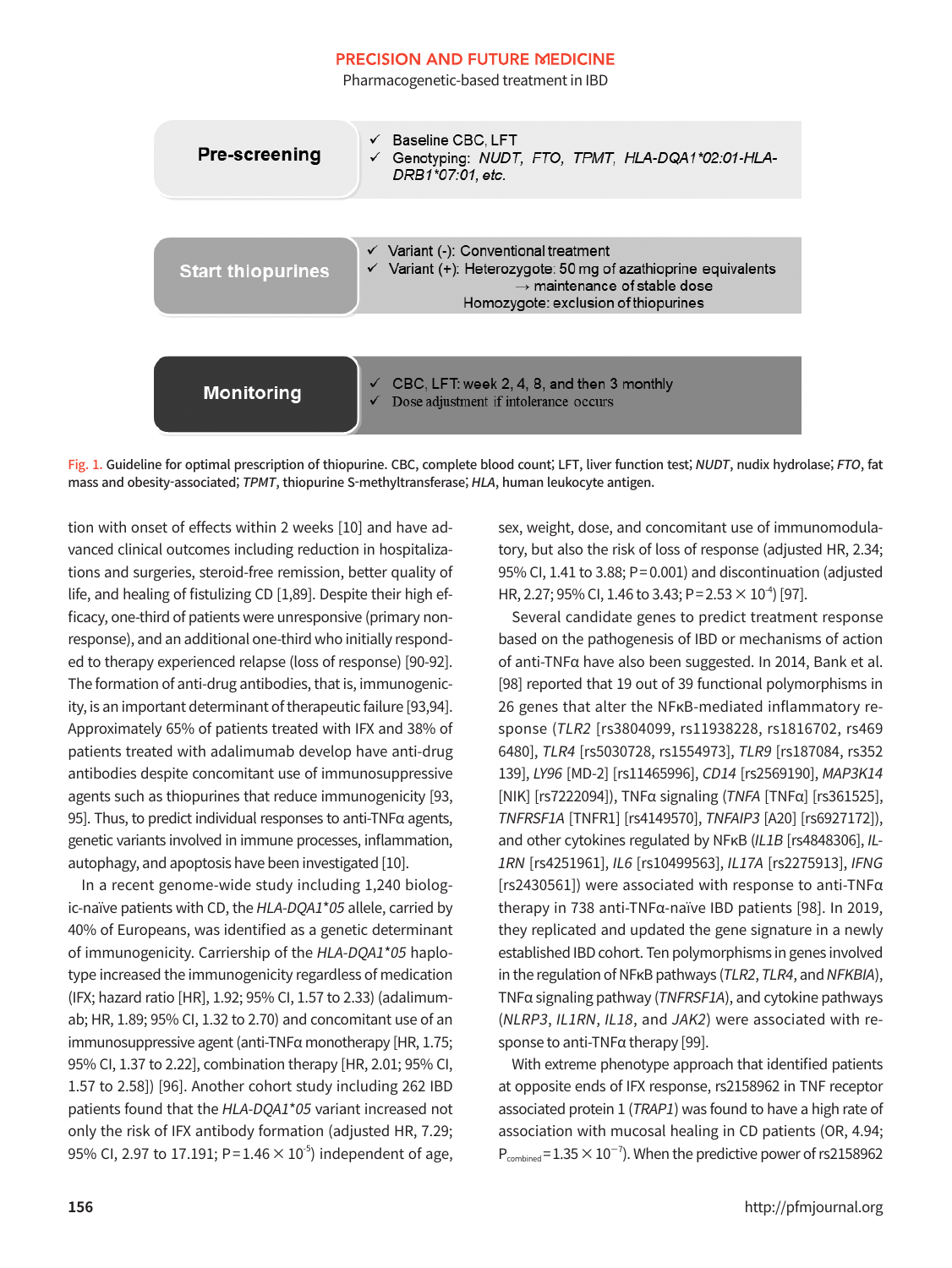Ji Young Chang, et al.

Age, sex, disease characteristics (type, behavior, duration, activity, etc.)



Fig. 2. Proposed personalized treatment of inflammatory bowel disease based on clinical and pharmacogenetic factors. NUDT15, nudix hydrolase 15; FTO, fat mass and obesity-associated; TPMT, thiopurine S-methyltransferase; HLA, human leukocyte antigen; ZNF133, zinc finger protein 133; RGS17, regulator of G-protein signaling 17.

was assessed in beyond extreme cases, mucosal healing rate was 5.5-fold higher in homozygotes (P= $6.10 \times 10^{-5}$ ), and 2fold higher in heterozygotes ( $P = 0.024$ ) compared with that in non-carriers. In the dextran sodium sulfate-induced acute colitis mice model, TRAP1 transgenic mice also exhibited a better response in histologic recovery compared with the wild-type mice [12].

Genetic analysis combined with clinical characteristics have been attempted to improve the predictive power of the response to anti-TNFα therapy. Recently, a Korean-German study team identified the clinical and genetic markers involved in IFX response using whole-exome sequencing data. The rs 2228273 in zinc finger protein 133 (ZNF133) (OR, 11.94; P=  $2.10 \times 10^{-5}$ ), concurrent azathioprine/6-mercaptopurine use (OR, 4.78; P=0.031), and bodyweight under 50 kg at the first IFX use (OR, 5.26;  $P = 0.013$ ) were associated with primary non-response. The combined genetic and clinical models had superior predictive power compared to the model including only genetic variables or only clinical variables (area under the receiver operating characteristics [AUROCs], 0.84, 0.70, and 0.69, respectively) [100]. ZNF133 is a Krüppel-associated box-zinc finger family protein [100] and is known to repress S100A4 gene expression [101]. High levels of S100A4, a member of the S100 family of calcium-binding proteins, are associated with a poor clinical IFX response and high occurrence of anti-IFX antibodies in rheumatoid arthritis patients [101].

In a prospective study comprising 231 UC patients, a combined clinical-genetic model and clinical predictive model were compared for primary nonresponse and durable response. For genotyping, a platform with 196,524 polymorphisms (718 small insertion deletions, 195,806 SNPs) of known major immune and inflammatory disease loci was used. With detection of 8 alleles associated with primary nonresponse (potential genes PTPN22, PHTF1, TRAF3IP2-AS1, NFIL3, FIBP, SH2B3, ATXN2, UBAC2, GPR18, IFNGR2, IFNAR1, IL10RB), the combined clinical-genetic model showed higher power than that in the clinical-only model (AUROCs, 0.87 vs. 0.57, P< 0.0001). Interestingly, the identified SNPs involved in primary nonresponse were not associated with IFX antibodies or serum drug levels, which implies that the mechanisms of these genetic loci might be mediated by other than drug pharmacokinetics or antibody formation [102]. Moreover, a Dutch study team recently explored the efficacy of pharmacogenetic passport, including the genetic variation of TPMT, NUDT15, HLA-DQA1\*02:01-HLA-DRB1\*07:01 (for thiopurine-induced pancreatitis), and HLA-DQA1\*05. The pharmacogenetic passport predicted 36% of thiopurine or anti-TNFα adverse responses in 150 cases. The calculated numbers needed to genotype, treat, and harm to prevent one of these adverse drug responses were 24, 9, and 6, respectively. With the estimation of the numbers needed for genotyping, 24 patients should undergo pretreatment genotyping for prevention. This means that if pretreatment genotyping is performed in 24 patients, one ad-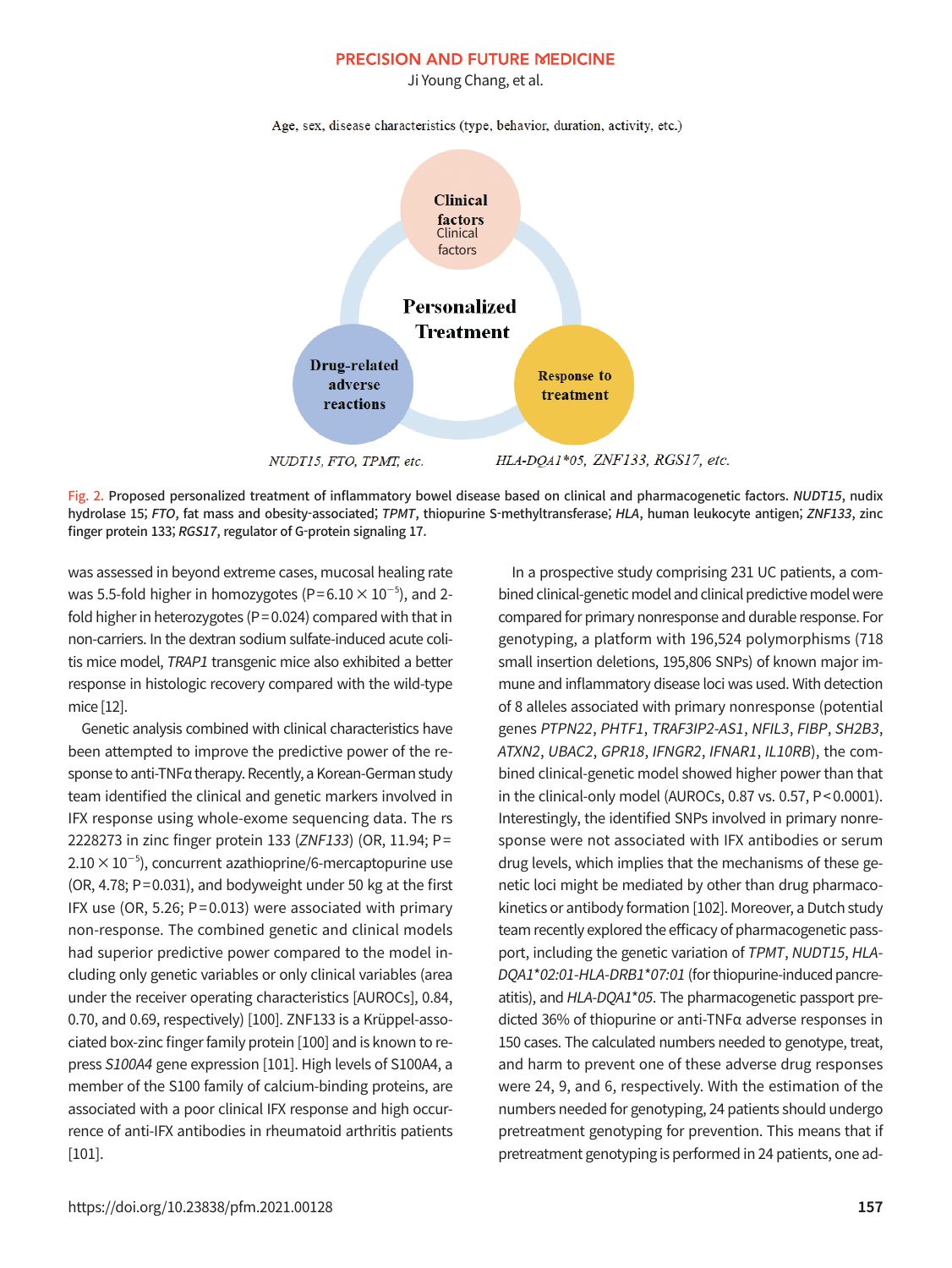Pharmacogenetic-based treatment in IBD

verse drug response would be prevented using an appropriate alternative treatment strategy [103].

# **CONCLUSION**

Personalized medicine based on individual pharmacogenetics is necessary to improve clinical outcomes in the management of IBD, which requires long-term treatment. In addition to efficacy and safety issues, personalized therapy would be beneficial in reducing the treatment cost. They could optimize safe and cheap conventional treatment, avoid expensive but ineffective or harmful drugs, especially cost-associated anti-TNFα adverse reactions, and achieve optimal dosing during an early treatment period [9].

However, pharmacogenetics-based IBD treatment in the clinical setting is still challenging, with only several genetic predictive factors for thiopurines being validated and recommended by guidelines (Fig. 2). Studies on other drugs have shown inconsistent results, or include relatively small sample cohorts. To overcome these limitations, future studies involving larger nationwide and international collaborative designs should be conducted and should evaluate combined epigenetic, environmental and clinical features as well as genetic biomarkers [10]. With the development of relevant markers, tools for interpreting genetic information for appropriate clinical implementation could be provided [10].

# **CONFLICTS OF INTEREST**

No potential conflict of interest relevant to this article was reported.

# **AUTHOR CONTRIBUTIONS**

Conception or design: JYC, JHC. Acquisition, analysis, or interpretation of data: JYC. Drafting the work or revising: JYC. Final approval of the manuscript: JYC, JHC.

# **ORCID**

Ji Young Chang https://orcid.org/0000-0002-7951-456X Jae Hee Cheon https://orcid.org/0000-0002-2282-8904

# **REFERENCES**

1. Yamamoto-Furusho JK. Pharmacogenetics in inflamma-

tory bowel disease: understanding treatment response and personalizing therapeutic strategies. Pharmgenomics Pers Med 2017;10:197-204.

- 2. Mizoguchi E, Low D, Ezaki Y, Okada T. Recent updates on the basic mechanisms and pathogenesis of inflammatory bowel diseases in experimental animal models. Intest Res 2020;18:151-67.
- 3. Hong SW, Ye BD. The first step to unveil the epidemiology of inflammatory bowel disease in Central Asia. Intest Res 2020;18:345-6.
- 4. Carter MJ, Lobo AJ, Travis SP; IBD Section, British Society of Gastroenterology. Guidelines for the management of inflammatory bowel disease in adults. Gut 2004;53(Suppl 5):V1-16.
- 5. Yagisawa K, Kobayashi T, Ozaki R, Okabayashi S, Toyonaga T, Miura M, et al. Randomized, crossover questionnaire survey of acceptabilities of controlled-release mesalazine tablets and granules in ulcerative colitis patients. Intest Res 2019;17:87-93.
- 6. Dignass A, Eliakim R, Magro F, Maaser C, Chowers Y, Geboes K, et al. Second European evidence-based consensus on the diagnosis and management of ulcerative colitis part 1: definitions and diagnosis. J Crohns Colitis 2012;6: 965-90.
- 7. Peyrin-Biroulet L, Ferrante M, Magro F, Campbell S, Franchimont D, Fidder H, et al. Results from the 2nd Scientific Workshop of the ECCO. I: Impact of mucosal healing on the course of inflammatory bowel disease. J Crohns Colitis 2011;5:477-83.
- 8. Shimizu H, Suzuki K, Watanabe M, Okamoto R. Stem cellbased therapy for inflammatory bowel disease. Intest Res 2019;17:311-6.
- 9. Voskuil MD, Bangma A, Weersma RK, Festen EA. Predicting (side) effects for patients with inflammatory bowel disease: the promise of pharmacogenetics. World J Gastroenterol 2019;25:2539-48.
- 10. Lucafo M, Franca R, Selvestrel D, Curci D, Pugnetti L, Decorti G, et al. Pharmacogenetics of treatments for inflammatory bowel disease. Expert Opin Drug Metab Toxicol 2018;14:1209-23.
- 11. Lee HS, Cleynen I. Molecular profiling of inflammatory bowel disease: is it ready for use in clinical decision-making? Cells 2019;8:535.
- 12. Park SH, Hong M, Lee HS, Ye BD, Hwang SW, Jung S, et al. Association of TRAP1 with infliximab-induced mucosal healing in Crohn's disease. J Gastroenterol Hepatol 2019;34:2118-25.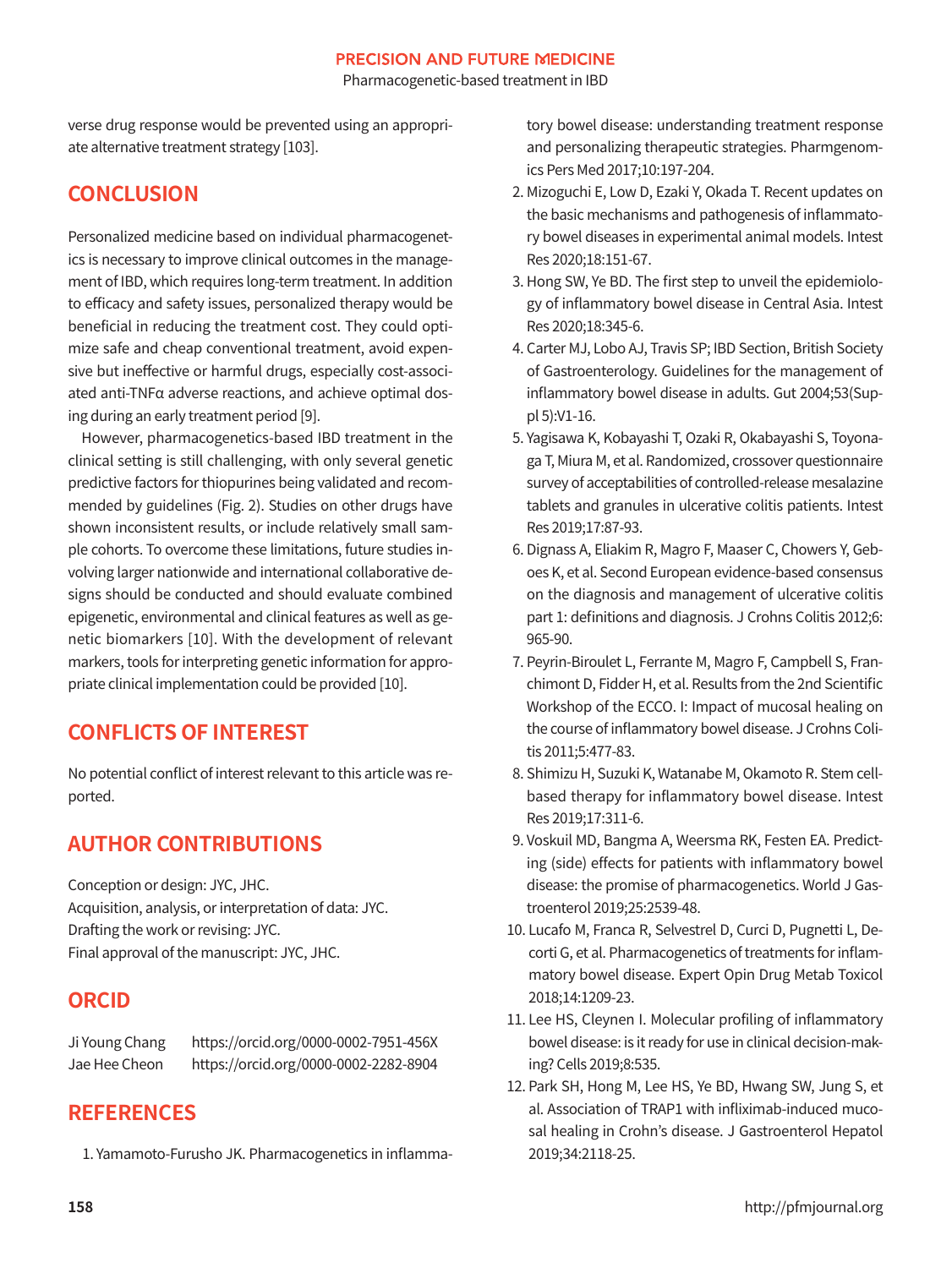Ji Young Chang, et al.

- 13. Perez-Gracia JL, Gurpide A, Ruiz-Ilundain MG, Alfaro Alegria C, Colomer R, Garcia-Foncillas J, et al. Selection of extreme phenotypes: the role of clinical observation in translational research. Clin Transl Oncol 2010;12:174- 80.
- 14. Perez-Gracia JL, Sanmamed MF, Bosch A, Patino-Garcia A, Schalper KA, Segura V, et al. Strategies to design clinical studies to identify predictive biomarkers in cancer research. Cancer Treat Rev 2017;53:79-97.
- 15. Sood A, Ahuja V, Midha V, Sinha SK, Pai CG, Kedia S, et al. Colitis and Crohn's Foundation (India) consensus statements on use of 5-aminosalicylic acid in inflammatory bowel disease. Intest Res 2020;18:355-78.
- 16. Mizuno S, Ono K, Mikami Y, Naganuma M, Fukuda T, Minami K, et al. 5-Aminosalicylic acid intolerance is associated with a risk of adverse clinical outcomes and dysbiosis in patients with ulcerative colitis. Intest Res 2020;18: 69-78.
- 17. Lichtenstein GR, Kamm MA. Review article: 5-aminosalicylate formulations for the treatment of ulcerative colitis: methods of comparing release rates and delivery of 5-aminosalicylate to the colonic mucosa. Aliment Pharmacol Ther 2008;28:663-73.
- 18. Yamamoto-Furusho JK, Fonseca-Camarillo G. Genetic markers associated with clinical outcomes in patients with inflammatory bowel disease. Inflamm Bowel Dis 2015;21:2683-95.
- 19. Hickman D, Pope J, Patil SD, Fakis G, Smelt V, Stanley LA, et al. Expression of arylamine N-acetyltransferase in human intestine. Gut 1998;42:402-9.
- 20. Das KM, Eastwood MA, McManus JP, Sircus W. Adverse reactions during salicylazosulfapyridine therapy and the relation with drug metabolism and acetylator phenotype. N Engl J Med 1973;289:491-5.
- 21. Hausmann M, Paul G, Menzel K, Brunner-Ploss R, Falk W, Scholmerich J, et al. NAT1 genotypes do not predict response to mesalamine in patients with ulcerative colitis. Z Gastroenterol 2008;46:259-65.
- 22. Ricart E, Taylor WR, Loftus EV, O'Kane D, Weinshilboum RM, Tremaine WJ, et al. N-acetyltransferase 1 and 2 genotypes do not predict response or toxicity to treatment with mesalamine and sulfasalazine in patients with ulcerative colitis. Am J Gastroenterol 2002;97:1763-8.
- 23. Olaisen M, Spigset O, Flatberg A, Granlund AV, Brede WR, Albrektsen G, et al. Mucosal 5-aminosalicylic acid concentration, drug formulation and mucosal microbiome in patients with quiescent ulcerative colitis. Aliment Pharmacol

Ther 2019;49:1301-13.

- 24. Yamamoto-Furusho JK, Jacintez-Cazares M, Furuzawa-Carballeda J, Fonseca-Camarillo G. Peroxisome proliferator-activated receptors family is involved in the response to treatment and mild clinical course in patients with ulcerative colitis. Dis Markers 2014;2014:932530.
- 25. Yamamoto-Furusho JK, Penaloza-Coronel A, Sanchez-Munoz F, Barreto-Zuniga R, Dominguez-Lopez A. Peroxisome proliferator-activated receptor-gamma (PPAR-γ) expression is downregulated in patients with active ulcerative colitis. Inflamm Bowel Dis 2011;17:680-1.
- 26. Heap GA, So K, Weedon M, Edney N, Bewshea C, Singh A, et al. Clinical features and HLA association of 5-aminosalicylate (5-ASA)-induced nephrotoxicity in inflammatory bowel disease. J Crohns Colitis 2016;10:149-58.
- 27. Matsumoto S, Mashima H. Mesalazine allergy and an attempt at desensitization therapy in patients with inflammatory bowel disease. Sci Rep 2020;10:22176.
- 28. Saito D, Hayashida M, Sato T, Minowa S, Ikezaki O, Mitsui T, et al. Evaluation of the drug-induced lymphocyte stimulation test for diagnosing mesalazine allergy. Intest Res 2018;16:273-81.
- 29. Suzuki K, Kakuta Y, Naito T, Takagawa T, Hanai H, Araki H, et al. Genetic background of mesalamine-induced fever and diarrhea in Japanese patients with inflammatory bowel disease. Inflamm Bowel Dis 2021 Jan 27 [Epub]. https://doi.org/10.1093/ibd/izab004.
- 30. Hayes MP, Roman DL. Regulator of G protein signaling 17 as a negative modulator of GPCR signaling in multiple human cancers. AAPS J 2016;18:550-9.
- 31. Skrzypczak-Zielinska M, Gabryel M, Marszalek D, Dobrowolska A, Slomski R. NGS study of glucocorticoid response genes in inflammatory bowel disease patients. Arch Med Sci 2019;17:417-33.
- 32. Farrell RJ, Kelleher D. Glucocorticoid resistance in inflammatory bowel disease. J Endocrinol 2003;178:339-46.
- 33. Faubion WA Jr, Loftus EV Jr, Harmsen WS, Zinsmeister AR, Sandborn WJ. The natural history of corticosteroid therapy for inflammatory bowel disease: a populationbased study. Gastroenterology 2001;121:255-60.
- 34. De Iudicibus S, Franca R, Martelossi S, Ventura A, Decorti G. Molecular mechanism of glucocorticoid resistance in inflammatory bowel disease. World J Gastroenterol 2011; 17:1095-108.
- 35. Mahajan R, Singh A, Kedia S, Kaur K, Midha V, Sahu P, et al. Maintaining infliximab induced clinical remission with azathioprine and 5-aminosalicylates in acute severe ste-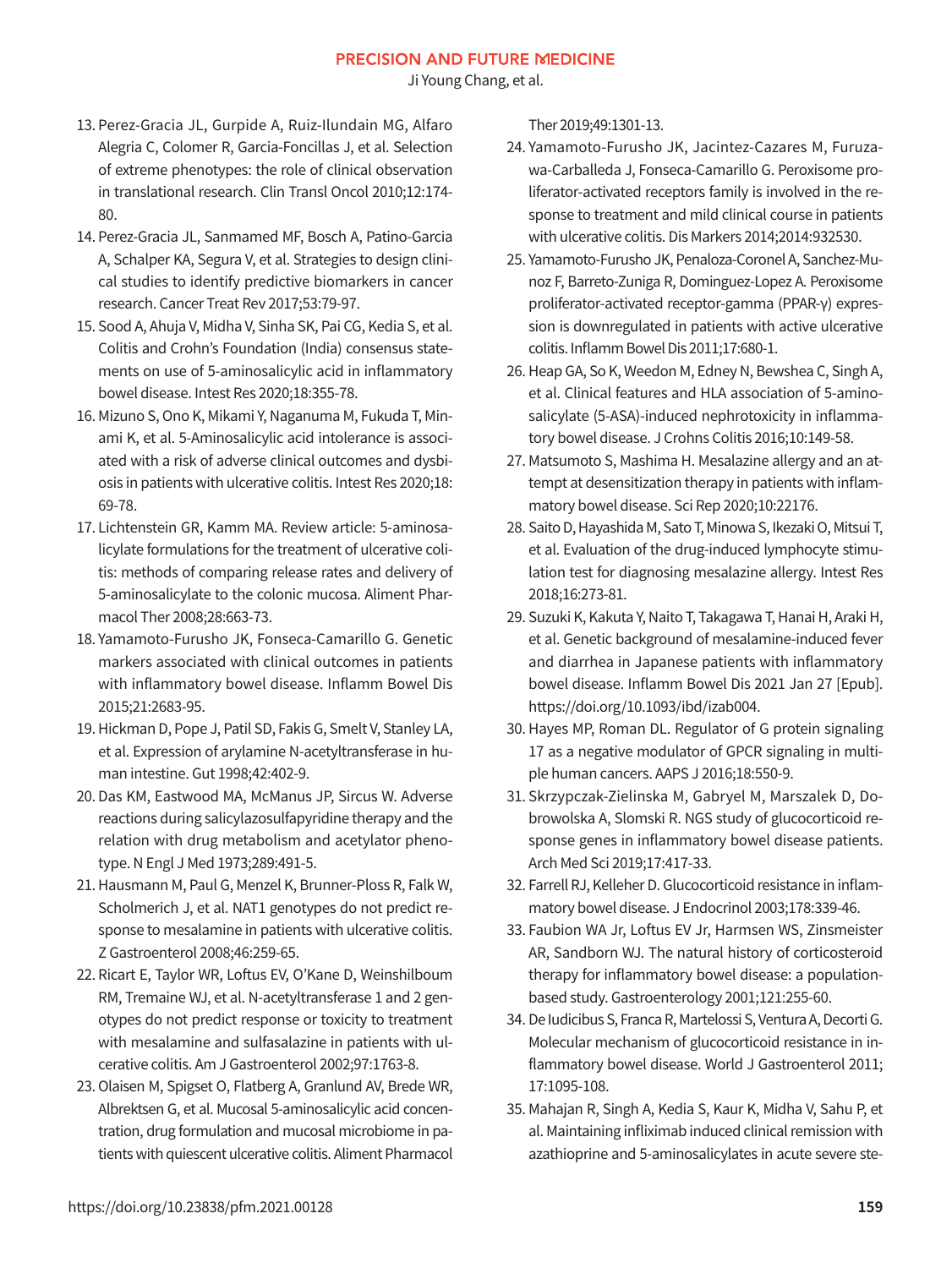Pharmacogenetic-based treatment in IBD

roid-refractory ulcerative colitis has lower cost and high efficacy (MIRACLE): a multicenter study. Intest Res 2021 Feb 3 [Epub]. https://doi.org/10.5217/ir.2020.00100.

- 36. Raddatz D, Middel P, Bockemuhl M, Benohr P, Wissmann C, Schworer H, et al. Glucocorticoid receptor expression in inflammatory bowel disease: evidence for a mucosal down-regulation in steroid-unresponsive ulcerative colitis. Aliment Pharmacol Ther 2004;19:47-61.
- 37. De Iudicibus S, Stocco G, Martelossi S, Drigo I, Norbedo S, Lionetti P, et al. Association of BclI polymorphism of the glucocorticoid receptor gene locus with response to glucocorticoids in inflammatory bowel disease. Gut 2007; 56:1319-20.
- 38. van Rossum EF, Koper JW, van den Beld AW, Uitterlinden AG, Arp P, Ester W, et al. Identification of the BclI polymorphism in the glucocorticoid receptor gene: association with sensitivity to glucocorticoids in vivo and body mass index. Clin Endocrinol (Oxf) 2003;59:585-92.
- 39. Huizenga NA, Koper JW, De Lange P, Pols HA, Stolk RP, Burger H, et al. A polymorphism in the glucocorticoid receptor gene may be associated with and increased sensitivity to glucocorticoids in vivo. J Clin Endocrinol Metab 1998;83:144-51.
- 40. Chen HL, Li LR. Glucocorticoid receptor gene polymorphisms and glucocorticoid resistance in inflammatory bowel disease: a meta-analysis. Dig Dis Sci 2012;57:3065- 75.
- 41. Ahmad T, Tamboli CP, Jewell D, Colombel JF. Clinical relevance of advances in genetics and pharmacogenetics of IBD. Gastroenterology 2004;126:1533-49.
- 42. Palmieri O, Latiano A, Valvano R, D'Inca R, Vecchi M, Sturniolo GC, et al. Multidrug resistance 1 gene polymorphisms are not associated with inflammatory bowel disease and response to therapy in Italian patients. Aliment Pharmacol Ther 2005;22:1129-38.
- 43. Croucher PJ, Mascheretti S, Foelsch UR, Hampe J, Schreiber S. Lack of association between the C3435T MDR1 gene polymorphism and inflammatory bowel disease in two independent Northern European populations. Gastroenterology 2003;125:1919-20.
- 44. Ho GT, Nimmo ER, Tenesa A, Fennell J, Drummond H, Mowat C, et al. Allelic variations of the multidrug resistance gene determine susceptibility and disease behavior in ulcerative colitis. Gastroenterology 2005;128:288- 96.
- 45. McGovern D, Ahmad T, van Heel D, Negoro K, Jewell D. Cytochrome P450 and multidrug-resistance gene 1 (MDR-1)

polymorphisms: predictors of the need for colectomy in ulcerative colitis? Gastroenterology 2002;122(Suppl 4): A607.

- 46. Potocnik U, Ferkolj I, Glavac D, Dean M. Polymorphisms in multidrug resistance 1 (MDR1) gene are associated with refractory Crohn disease and ulcerative colitis. Genes Immun 2004;5:530-9.
- 47. Miller AH, Pariante CM, Pearce BD. Effects of cytokines on glucocorticoid receptor expression and function: glucocorticoid resistance and relevance to depression. Adv Exp Med Biol 1999;461:107-16.
- 48. Louis E, Peeters M, Franchimont D, Seidel L, Fontaine F, Demolin G, et al. Tumour necrosis factor (TNF) gene polymorphism in Crohn's disease (CD): influence on disease behaviour? Clin Exp Immunol 2000;119:64-8.
- 49. De Iudicibus S, Stocco G, Martelossi S, Londero M, Ebner E, Pontillo A, et al. Genetic predictors of glucocorticoid response in pediatric patients with inflammatory bowel diseases. J Clin Gastroenterol 2011;45:e1-7.
- 50. Timmer A, Patton PH, Chande N, McDonald JW, MacDonald JK. Azathioprine and 6-mercaptopurine for maintenance of remission in ulcerative colitis. Cochrane Database Syst Rev 2016;2016:CD000478.
- 51. Lichtenstein GR, Abreu MT, Cohen R, Tremaine W; American Gastroenterological Association. American Gastroenterological Association institute technical review on corticosteroids, immunomodulators, and infliximab in inflammatory bowel disease. Gastroenterology 2006;130:940-87.
- 52. Lee KM, Kim YS, Seo GS, Kim TO, Yang SK; IBD Study Group of the Korean Association for the Study of Intestinal Diseases. Use of thiopurines in inflammatory bowel disease: a consensus statement by the Korean Association for the Study of Intestinal Diseases (KASID). Intest Res 2015; 13:193-207.
- 53. Panaccione R, Ghosh S, Middleton S, Marquez JR, Scott BB, Flint L, et al. Combination therapy with infliximab and azathioprine is superior to monotherapy with either agent in ulcerative colitis. Gastroenterology 2014;146:392-400.
- 54. Chang JY, Cheon JH. Thiopurine therapy in patients with inflammatory bowel disease: a focus on metabolism and pharmacogenetics. Dig Dis Sci 2019;64:2395-403.
- 55. Chaparro M, Ordas I, Cabre E, Garcia-Sanchez V, Bastida G, Penalva M, et al. Safety of thiopurine therapy in inflammatory bowel disease: long-term follow-up study of 3931 patients. Inflamm Bowel Dis 2013;19:1404-10.
- 56. Gisbert JP, Gomollon F. Thiopurine-induced myelotoxicity in patients with inflammatory bowel disease: a re-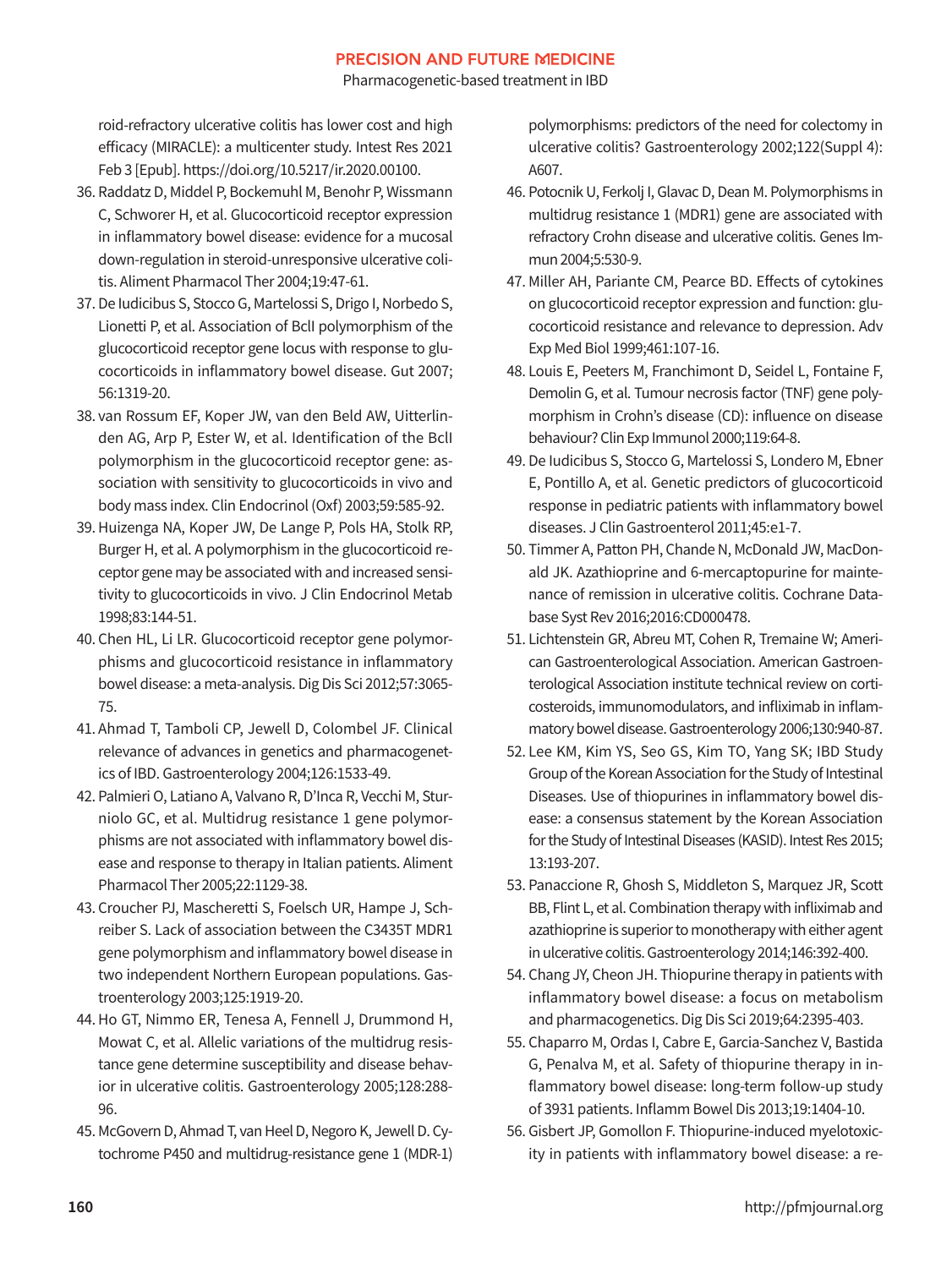Ji Young Chang, et al.

view. Am J Gastroenterol 2008;103:1783-800.

- 57. Gearry RB, Barclay ML, Burt MJ, Collett JA, Chapman BA. Thiopurine drug adverse effects in a population of New Zealand patients with inflammatory bowel disease. Pharmacoepidemiol Drug Saf 2004;13:563-7.
- 58. Warman JI, Korelitz BI, Fleisher MR, Janardhanam R. Cumulative experience with short- and long-term toxicity to 6-mercaptopurine in the treatment of Crohn's disease and ulcerative colitis. J Clin Gastroenterol 2003;37:220-5.
- 59. Lee HJ, Yang SK, Kim KJ, Choe JW, Yoon SM, Ye BD, et al. The safety and efficacy of azathioprine and 6-mercaptopurine in the treatment of Korean patients with Crohn's disease. Intest Res 2009;7:22-31.
- 60. Kim JH, Cheon JH, Hong SS, Eun CS, Byeon JS, Hong SY, et al. Influences of thiopurine methyltransferase genotype and activity on thiopurine-induced leukopenia in Korean patients with inflammatory bowel disease: a retrospective cohort study. J Clin Gastroenterol 2010;44:e242-8.
- 61. Qiu Y, Mao R, Zhang SH, Li MY, Guo J, Chen BL, et al. Safety profile of thiopurines in Crohn disease: analysis of 893 patient-years follow-up in a Southern China cohort. Medicine (Baltimore) 2015;94:e1513.
- 62. Odahara S, Uchiyama K, Kubota T, Ito Z, Takami S, Kobayashi H, et al. A prospective study evaluating metabolic capacity of thiopurine and associated adverse reactions in Japanese patients with inflammatory bowel disease (IBD). PLoS One 2015;10:e0137798.
- 63. Fraser AG, Orchard TR, Jewell DP. The efficacy of azathioprine for the treatment of inflammatory bowel disease: a 30 year review. Gut 2002;50:485-9.
- 64. Connell WR, Kamm MA, Ritchie JK, Lennard-Jones JE. Bone marrow toxicity caused by azathioprine in inflammatory bowel disease: 27 years of experience. Gut 1993;34:1081-5.
- 65. Watanabe A, Hobara N, Nagashima H. Demonstration of enzymatic activity converting azathioprine to 6-mercaptopurine. Acta Med Okayama 1978;32:173-9.
- 66. Zaza G, Cheok M, Krynetskaia N, Thorn C, Stocco G, Hebert JM, et al. Thiopurine pathway. Pharmacogenet Genomics 2010;20:573-4.
- 67. Collie-Duguid ES, Pritchard SC, Powrie RH, Sludden J, Collier DA, Li T, et al. The frequency and distribution of thiopurine methyltransferase alleles in Caucasian and Asian populations. Pharmacogenetics 1999;9:37-42.
- 68. Katsanos KH, Tsianos EV. Azathioprine/6-mercaptopurine toxicity: the role of the TPMT gene. Ann Gastroenterol 2007;20:251-64.
- 69. Yang SK, Hong M, Baek J, Choi H, Zhao W, Jung Y, et al. A

common missense variant in NUDT15 confers susceptibility to thiopurine-induced leukopenia. Nat Genet 2014;46: 1017-20.

- 70. Kham SK, Soh CK, Liu TC, Chan YH, Ariffin H, Tan PL, et al. Thiopurine S-methyltransferase activity in three major Asian populations: a population-based study in Singapore. Eur J Clin Pharmacol 2008;64:373-9.
- 71. Dewit O, Moreels T, Baert F, Peeters H, Reenaers C, de Vos M, et al. Limitations of extensive TPMT genotyping in the management of azathioprine-induced myelosuppression in IBD patients. Clin Biochem 2011;44:1062-6.
- 72. Ansari A, Arenas M, Greenfield SM, Morris D, Lindsay J, Gilshenan K, et al. Prospective evaluation of the pharmacogenetics of azathioprine in the treatment of inflammatory bowel disease. Aliment Pharmacol Ther 2008;28: 973-83.
- 73. Ooi CJ, Hilmi I, Banerjee R, Chuah SW, Ng SC, Wei SC, et al. Best practices on immunomodulators and biologic agents for ulcerative colitis and Crohn's disease in Asia. Intest Res 2019;17:285-310.
- 74. Moriyama T, Nishii R, Perez-Andreu V, Yang W, Klussmann FA, Zhao X, et al. NUDT15 polymorphisms alter thiopurine metabolism and hematopoietic toxicity. Nat Genet 2016;48:367-73.
- 75. Yang JJ, Landier W, Yang W, Liu C, Hageman L, Cheng C, et al. Inherited NUDT15 variant is a genetic determinant of mercaptopurine intolerance in children with acute lymphoblastic leukemia. J Clin Oncol 2015;33:1235-42.
- 76. Matsuoka K. NUDT15 gene variants and thiopurine-induced leukopenia in patients with inflammatory bowel disease. Intest Res 2020;18:275-81.
- 77. Kim HS, Cheon JH, Jung ES, Park J, Aum S, Park SJ, et al. A coding variant in FTO confers susceptibility to thiopurine-induced leukopenia in East Asian patients with IBD. Gut 2017;66:1926-35.
- 78. Karran P, Attard N. Thiopurines in current medical practice: molecular mechanisms and contributions to therapy-related cancer. Nat Rev Cancer 2008;8:24-36.
- 79. Fedeles BI, Singh V, Delaney JC, Li D, Essigmann JM. The AlkB family of Fe(II)/α-ketoglutarate-dependent dioxygenases: repairing nucleic acid alkylation damage and beyond. J Biol Chem 2015;290:20734-42.
- 80. Chang JY, Park SJ, Jung ES, Jung SA, Moon CM, Chun J, et al. Genotype-based treatment with thiopurine reduces incidence of myelosuppression in patients with inflammatory bowel diseases. Clin Gastroenterol Hepatol 2020;18: 2010-8.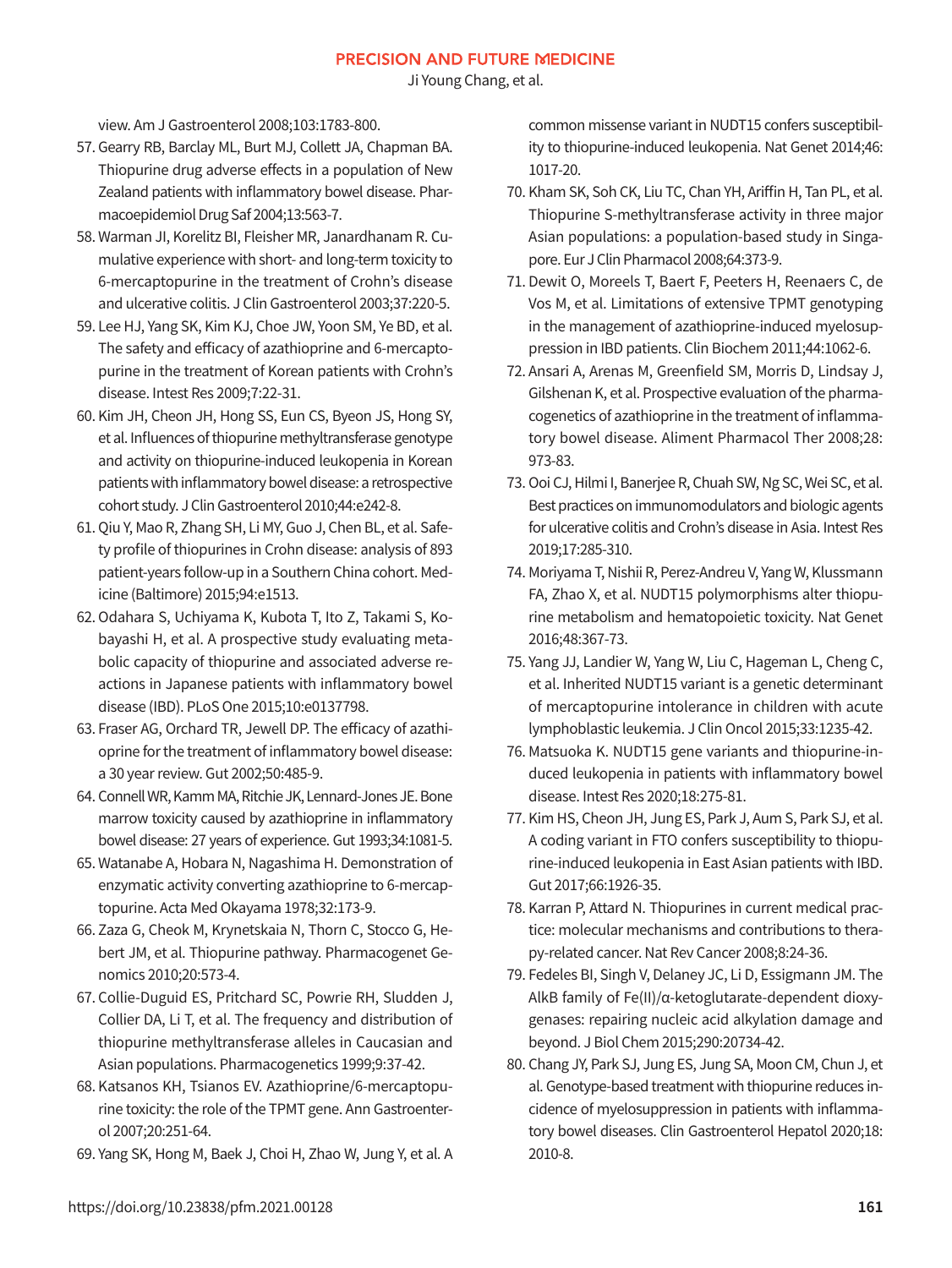Pharmacogenetic-based treatment in IBD

- 81. Wilson A, Jansen LE, Rose RV, Gregor JC, Ponich T, Chande N, et al. HLA-DQA1-HLA-DRB1 polymorphism is a major predictor of azathioprine-induced pancreatitis in patients with inflammatory bowel disease. Aliment Pharmacol Ther 2018;47:615-20.
- 82. Teich N, Mohl W, Bokemeyer B, Bundgens B, Buning J, Miehlke S, et al. Azathioprine-induced acute pancreatitis in patients with inflammatory bowel diseases: a prospective study on incidence and severity. J Crohns Colitis 2016;10:61-8.
- 83. Heap GA, Weedon MN, Bewshea CM, Singh A, Chen M, Satchwell JB, et al. HLA-DQA1-HLA-DRB1 variants confer susceptibility to pancreatitis induced by thiopurine immunosuppressants. Nat Genet 2014;46:1131-4.
- 84. Dai C, Liu WX, Jiang M, Sun MJ. Mucosal healing did not predict sustained clinical remission in patients with IBD after discontinuation of one-year infliximab therapy. PLoS One 2014;9:e110797.
- 85. Shin SY, Park SJ, Kim Y, Im JP, Kim HJ, Lee KM, et al. Clinical outcomes and predictors of response for adalimumab in patients with moderately to severely active ulcerative colitis: a KASID prospective multicenter cohort study. Intest Res 2021 Jul 23 [Epub]. [https://doi.org/10.5217/ir.](https://doi.org/10.5217/ir.2021.00049) [2021.00049](https://doi.org/10.5217/ir.2021.00049).
- 86. Hisamatsu T, Suzuki Y, Kobayashi M, Hagiwara T, Kawaberi T, Ogata H, et al. Long-term safety and effectiveness of adalimumab in Japanese patients with Crohn's disease: 3-year results from a real-world study. Intest Res 2021;19: 408-18.
- 87. Oh SJ, Shin GY, Soh H, Lee JG, Im JP, Eun CS, et al. Longterm outcomes of infliximab in a real-world multicenter cohort of patients with acute severe ulcerative colitis. Intest Res 2021;19:323-31.
- 88. Nakamura S, Asano T, Tsuchiya H, Sugimoto K, Imai Y, Yokoyama S, et al. Real-world data for golimumab treatment in patients with ulcerative colitis in Japan: interim analysis in post-marketing surveillance. Intest Res 2021 Aug 4 [Epub]. https://doi.org/10.5217/ir.2021.00032.
- 89. Moroi R, Endo K, Yamamoto K, Naito T, Onodera M, Kuroha M, et al. Long-term prognosis of Japanese patients with biologic-naive Crohn's disease treated with anti-tumor necrosis factor-α antibodies. Intest Res 2019;17:94- 106.
- 90. Allez M, Karmiris K, Louis E, Van Assche G, Ben-Horin S, Klein A, et al. Report of the ECCO pathogenesis workshop on anti-TNF therapy failures in inflammatory bowel diseases: definitions, frequency and pharmacological

aspects. J Crohns Colitis 2010;4:355-66.

- 91. Fukuda T, Naganuma M, Kanai T. Current new challenges in the management of ulcerative colitis. Intest Res 2019; 17:36-44.
- 92. Sood A, Singh A, Sudhakar R, Midha V, Mahajan R, Mehta V, et al. Exclusive enteral nutrition for induction of remission in anti-tumor necrosis factor refractory adult Crohn's disease: the Indian experience. Intest Res 2020;18:184-91.
- 93. Vermeire S, Gils A, Accossato P, Lula S, Marren A. Immunogenicity of biologics in inflammatory bowel disease. Therap Adv Gastroenterol 2018;11:1756283X17750355.
- 94. Theodoraki E, Orfanoudaki E, Foteinogiannopoulou K, Legaki E, Gazouli M, Koutroubakis IE. Is there a correlation between infliximab trough levels and the development of adverse events in patients with inflammatory bowel disease? Intest Res 2021;19:461-7.
- 95. Singh A, Mahajan R, Kedia S, Dutta AK, Anand A, Bernstein CN, et al. Use of thiopurines in inflammatory bowel disease: an update. Intest Res 2021 Apr 15 [Epub]. [https://](https://doi.org/10.5217/ir.2020.00155) [doi.org/10.5217/ir.2020.00155.](https://doi.org/10.5217/ir.2020.00155)
- 96. Sazonovs A, Kennedy NA, Moutsianas L, Heap GA, Rice DL, Reppell M, et al. HLA-DQA1\*05 carriage associated with development of anti-drug antibodies to infliximab and adalimumab in patients with Crohn's disease. Gastroenterology 2020;158:189-99.
- 97. Wilson A, Peel C, Wang Q, Pananos AD, Kim RB. HLAD-QA1\*05 genotype predicts anti-drug antibody formation and loss of response during infliximab therapy for inflammatory bowel disease. Aliment Pharmacol Ther 2020;51: 356-63.
- 98. Bank S, Andersen PS, Burisch J, Pedersen N, Roug S, Galsgaard J, et al. Associations between functional polymorphisms in the NFκB signaling pathway and response to anti-TNF treatment in Danish patients with inflammatory bowel disease. Pharmacogenomics J 2014;14:526-34.
- 99. Bank S, Julsgaard M, Abed OK, Burisch J, Broder Brodersen J, Pedersen NK, et al. Polymorphisms in the NFkB, TNF-alpha, IL-1beta, and IL-18 pathways are associated with response to anti-TNF therapy in Danish patients with inflammatory bowel disease. Aliment Pharmacol Ther 2019;49:890-903.
- 100. Jung ES, Choi KW, Kim SW, Hubenthal M, Mucha S, Park J, et al. ZNF133 is associated with infliximab responsiveness in patients with inflammatory bowel diseases. J Gastroenterol Hepatol 2019;34:1727-35.
- 101. Erlandsson MC, Forslind K, Andersson SE, Lund A, Bokarewa MI. Metastasin S100A4 is increased in proportion to